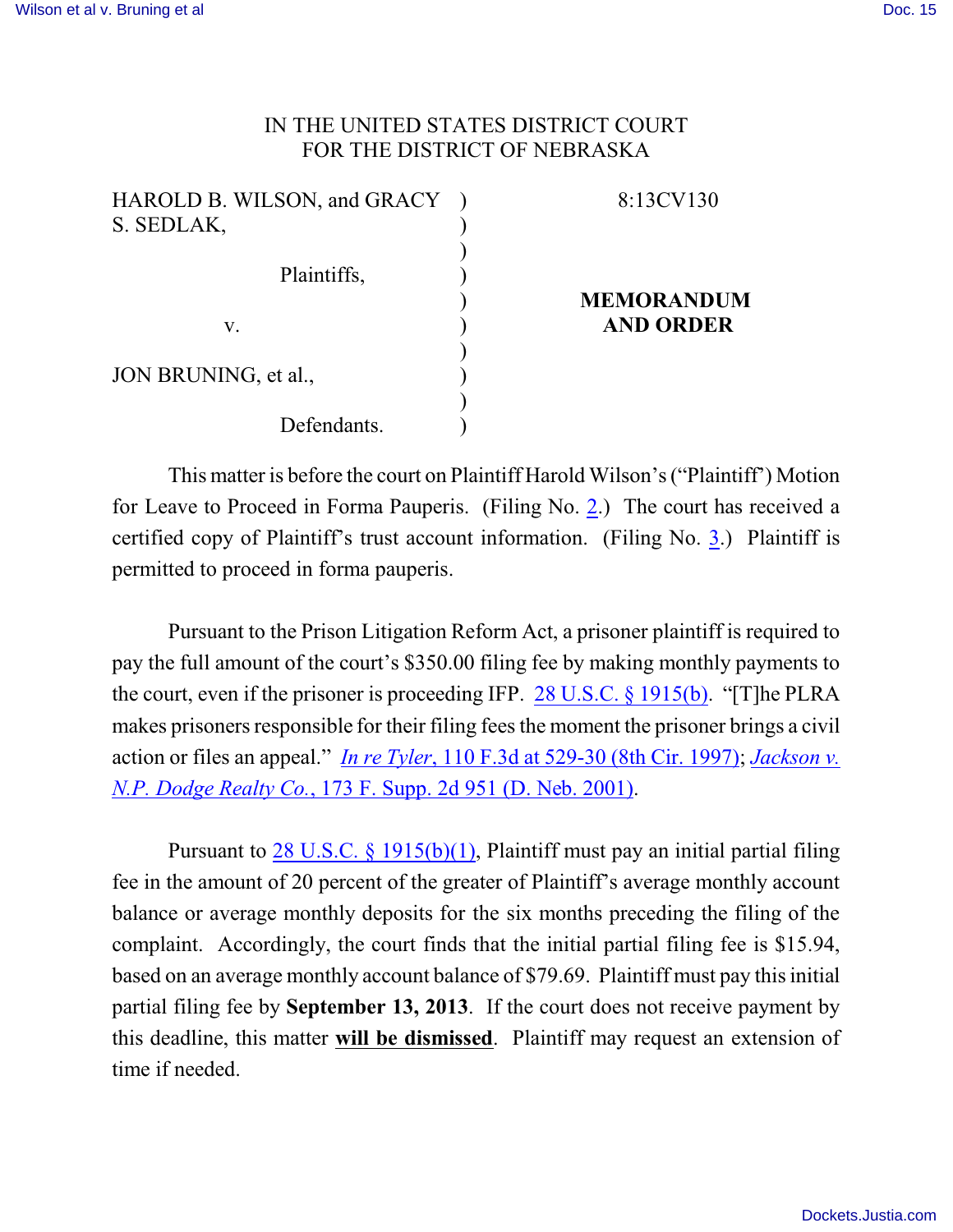In addition to the initial partial filing fee, Plaintiff must "make monthly payments of 20 percent of the preceding month's income credited to the prisoner's account." 28 U.S.C.  $\S$  1915(b)(2). The statute places the burden on the prisoner's institution to collect the additional monthly payments and forward them to the court as follows:

After payment of the initial partial filing fee, the prisoner shall be required to make monthly payments of 20 percent of the preceding month's income credited to the prisoner's account. The agency having custody of the prisoner shall forward payments from the prisoner's account to the clerk of the court each time the amount in the account exceeds \$10 until the filing fees are paid.

28 U.S.C. [§ 1915\(b\)\(2\)](http://www.westlaw.com/find/default.wl?rs=CLWP3.0&vr=2.0&cite=28+USCA+s+1915%28b%29%282%29). Therefore, after payment in full of the initial partial filing fee, the remaining installments shall be collected pursuant to this procedure.

The clerk's office shall send a copy of this Memorandum and Order to the appropriate financial official at Plaintiff's institution. Plaintiff will remain responsible for the entire filing fee, as long as he is a prisoner, even if the case is dismissed at some later time. *See In re Tyler*[, 110 F.3d at 529-30](http://www.westlaw.com/find/default.wl?rs=CLWP3.0&vr=2.0&cite=110+F.3d+529); *Jackson*[, 173 F. Supp. 2d at 951](http://www.westlaw.com/find/default.wl?rs=CLWP3.0&vr=2.0&cite=173+F.Supp.2d+951).

IT IS THEREFORE ORDERED that:

1. Plaintiff Harold Wilson's Motion for Leave to Proceed in FormaPauperis (Filing No. [2](http://ecf.ned.uscourts.gov/doc1/11302767899)) is granted.

2. Plaintiff shall pay an initial partial filing fee of \$15.94 by **September 12, 2013**, unless an enlargement of time is granted in response to a written motion. If the initial partial filing fee is not received by the specified deadline, this case **will be dismissed**.